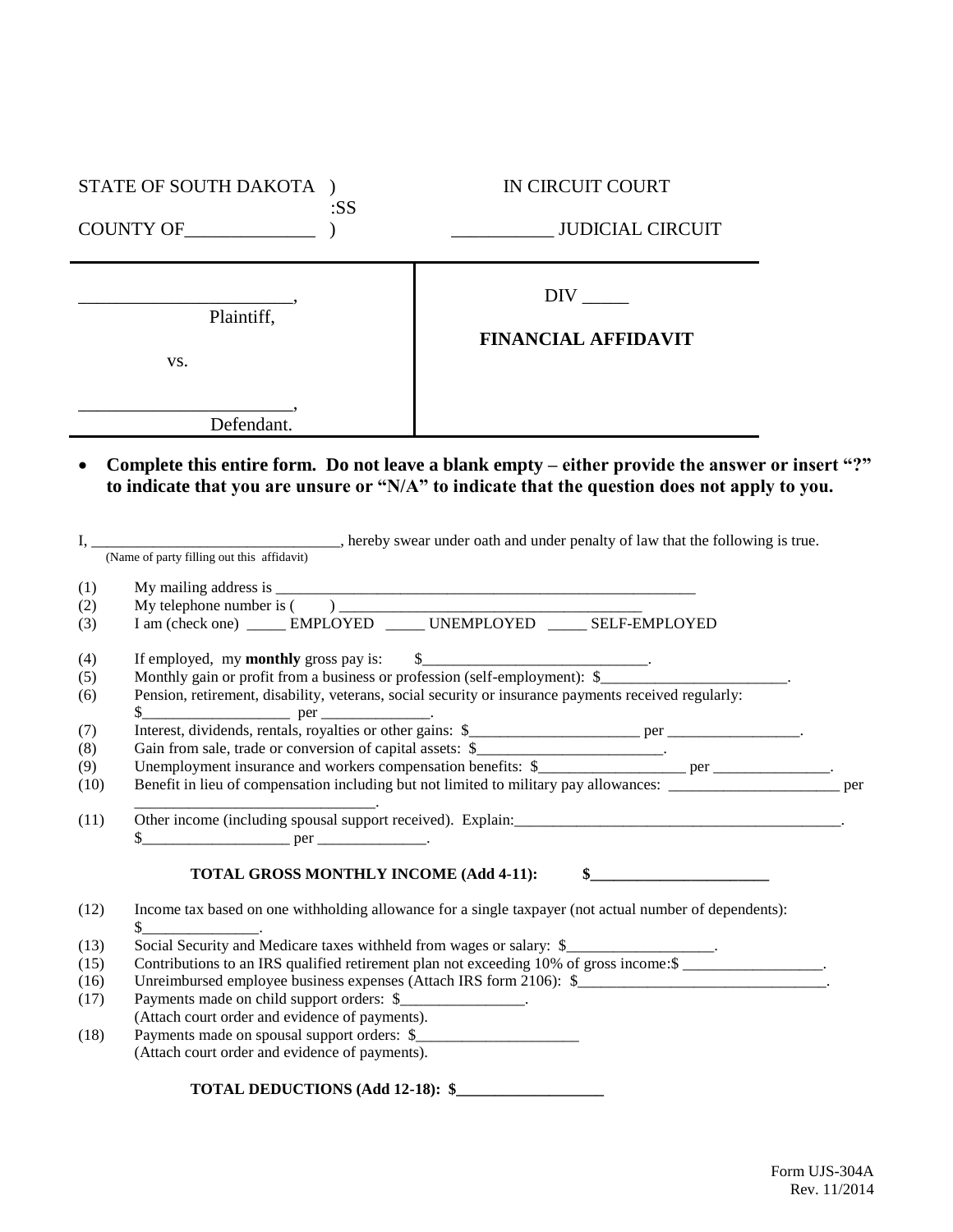## **NET MONTHLY INCOME (SUBTRACT TOTAL DEDUCTIONS FROM GROSS MONTHLY INCOME): \$\_\_\_\_\_\_\_\_\_\_\_\_\_\_\_\_\_\_**

| (19) | My total gross income before deductions for the previous year was \$                                                                                                            |  |  |  |  |
|------|---------------------------------------------------------------------------------------------------------------------------------------------------------------------------------|--|--|--|--|
| (20) | My total gross income before deductions for two years ago was \$                                                                                                                |  |  |  |  |
| (21) | Including myself, I have the following number of dependents:                                                                                                                    |  |  |  |  |
| (22) | Do you have health insurance available for your spouse through your employer?                                                                                                   |  |  |  |  |
| (23) | If you provide medical or dental insurance for your spouse, please complete the following:<br>Name of the Health and/or Dental Insurance Company ______________________________ |  |  |  |  |
|      | Total monthly cost for the employee only: \$                                                                                                                                    |  |  |  |  |
|      | Total monthly cost for the employee and spouse: \$________________________________                                                                                              |  |  |  |  |
|      | Persons covered under the policy of insurance: __________________________________                                                                                               |  |  |  |  |

(24) The following amounts accurately represent my assets and liability:

## **1. ASSETS (things we own or are buying)**

| b. ACCOUNTS and NOTES RECEIVABLE (IOU's and other money payable to me)               |  |
|--------------------------------------------------------------------------------------|--|
| c. INVESTMENTS(stocks, bonds, savings bond, CD's, money market, stock options, etc.) |  |
|                                                                                      |  |
| e. REAL ESTATE (house, land, tribal lease land, rental property, etc.)               |  |
| f. AUTOMOBILE(S) make, model, year:                                                  |  |
|                                                                                      |  |
|                                                                                      |  |
|                                                                                      |  |
|                                                                                      |  |
|                                                                                      |  |
|                                                                                      |  |
|                                                                                      |  |
|                                                                                      |  |
|                                                                                      |  |
| n. ANY OTHER ASSETS (anything else I could sell or borrow money on)                  |  |
|                                                                                      |  |

## **2. LIABILITIES (money that we owe)**

|       | b. DEBTS (vehicle loans, mortgages, credit cards, student loans, medical bills, personal loans, etc.): |
|-------|--------------------------------------------------------------------------------------------------------|
| I owe |                                                                                                        |
| I owe |                                                                                                        |
| I owe |                                                                                                        |
| I owe |                                                                                                        |
| I owe |                                                                                                        |
| I owe |                                                                                                        |
| I owe |                                                                                                        |
| I owe |                                                                                                        |

TOTAL LIABILITIES …..\$\_\_\_\_\_\_\_\_\_\_\_\_\_